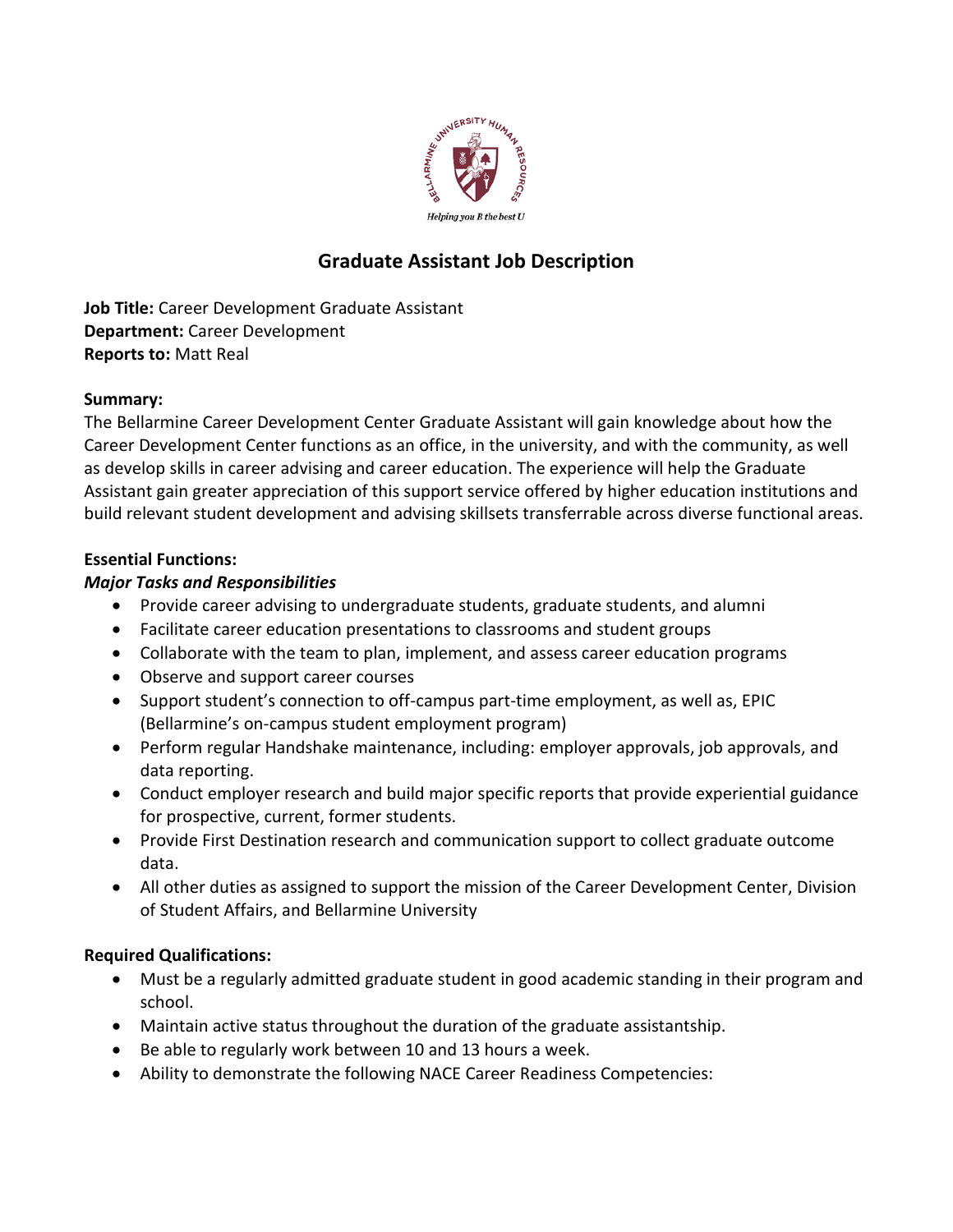- o **Critical Thinking/Problem Solving:** Generate new ideas and innovative approaches to advance the mission and vision of the Career Development Center. Utilize a solutionoriented approach to proactively address problems that may arise
- o **Oral/Written Communication:** Demonstrate professional writing, targeted writing for your audience, and excel in public speaking and conducting workshops
- o **Teamwork/Collaboration:** Able to work well with others from diverse functional areas and backgrounds and look for opportunities to build and expand partnerships across campus and in the community
- o **Digital Technology**: Adept at learning new technology platforms and looking for ways technology can advance the reach of the career center. Current technology used in the Career Center: Handshake, Big Interview, MyPlan, Moodle, social media (Facebook, Twitter, Instagram), and website
- o **Leadership:** Leverage and build upon the strengths of the team to improve career education and advising. Use interpersonal skills to support peer career educators
- o **Professionalism/Work Ethic:** Model the highest level of professionalism and work ethic within the team, division, campus, and the broader community. Demonstrate personal accountability, effective work habits, and ability to learn from mistakes
- o **Career Management:** Articulate personal skills, strengths, and knowledge and advocate for strengths-based opportunities for growth. Seek professional development and continuous learning to advance toward career goals
- o **Global/Intercultural Fluency:** Value, respect, and learn from diverse cultures, races, ages, genders, sexual orientations, and religions. Demonstrate openness, inclusiveness, sensitivity, and the ability to interact respectfully with all people and understand individuals' differences

# **Education, Knowledge, Skills, Abilities:**

• Bachelor's degree in a related area required.

# **Preferred Qualifications:**

- Enrolled in a Higher Education/Student Affairs related graduate program.
- Experience with career-centered topics, including resumes, cover letters, internship/job search, networking, etc.
- Proven ability to build partnerships with faculty, staff, and other student affairs offices.
- Experience supporting diverse student populations including, students with disabilities, LGBTQ+ students, students of color, adult learners, veterans, first-generation students, and Louisvillefocused resources.

# **Supervisor Responsibility (if applicable):**

Graduate assistant may supervise student workers, but scope of supervision is minimal.

#### **Human Resources Use:**

| <b>FLSA:</b>      | <b>Job Group:</b> |
|-------------------|-------------------|
| <b>CUPA Code:</b> | Grade:<br>.       |